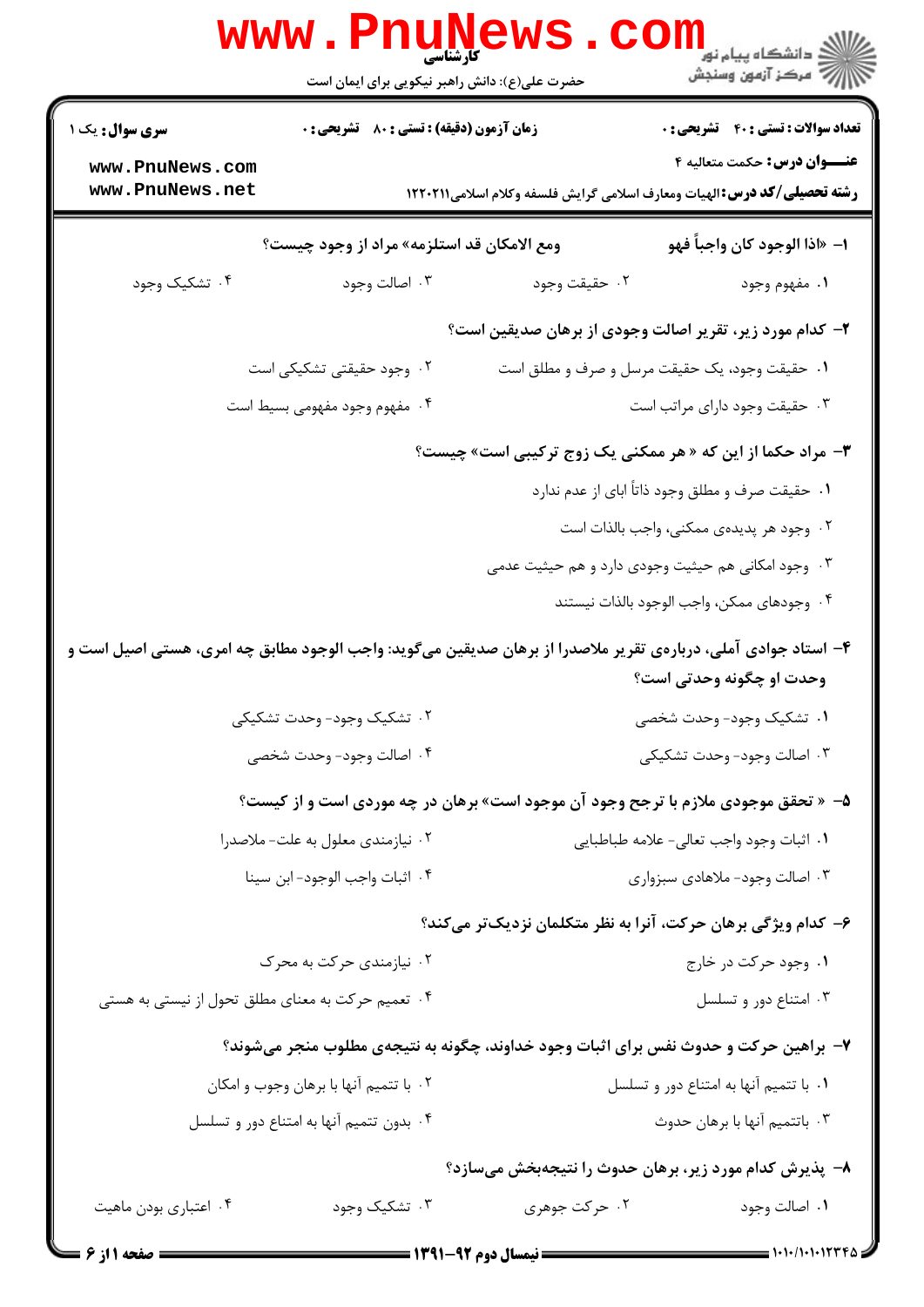|                                                                                                                                                                                                                                                  | <b>www.Pnunew</b><br>حضرت علی(ع): دانش راهبر نیکویی برای ایمان است  |                                                                                                                                                                                         | راد دانشگاه پيام نور <mark>−</mark><br>ا <mark>ر</mark> درکز آزمون وسنجش            |
|--------------------------------------------------------------------------------------------------------------------------------------------------------------------------------------------------------------------------------------------------|---------------------------------------------------------------------|-----------------------------------------------------------------------------------------------------------------------------------------------------------------------------------------|-------------------------------------------------------------------------------------|
| <b>سری سوال : ۱ یک</b><br>www.PnuNews.com                                                                                                                                                                                                        | زمان آزمون (دقیقه) : تستی : 80 ٪ تشریحی : 0                         |                                                                                                                                                                                         | <b>تعداد سوالات : تستی : 40 - تشریحی : .</b><br><b>عنـــوان درس:</b> حکمت متعالیه ۴ |
| www.PnuNews.net<br><b>رشته تحصیلی/گد درس:</b> الهیات ومعارف اسلامی گرایش فلسفه وکلام اسلامی۱۲۲۰۲۱۱<br>۹- برهان « اگر وجود زائد بر ماهیت باشد، آن ماهیت به ناچار تحت یکی از مقولات مندرج میشود» از کیست و در چه موردی<br>است؟                     |                                                                     |                                                                                                                                                                                         |                                                                                     |
|                                                                                                                                                                                                                                                  | ٢. ملاصدرا- اثبات واجب الوجود<br>۰۴ ابن سينا-واجب تعالى ماهيت ندارد | <b>۱۰</b> - نفی جنس و فصل و نیز ماده و صورت از واجب تعالی، برهان بر چه چیزی است؟                                                                                                        | ٠١. ابن سينا-اثبات واجب الوجود<br>۰۳ شیخ اشراق- واجب تعالی ماهیت ندارد              |
| ۰۲ نفی اجزای مقداری از واجب تعالی<br>۰۴ نفي اجزاى بالقوه از واجب تعالى                                                                                                                                                                           |                                                                     | ٠١. نفي اجزاي بالفعل از واجب تعالى<br>۰۳ نفی حد و ترکیب از واجب تعالی                                                                                                                   |                                                                                     |
| 11– این امر که جزء تقدم بالطبع بر کل دارد و کل نیازمند بر جزء است، دلیل بر نفی و سلب چه امری از واجب تعالی است؟<br>۰۴ تقدم و تأخر<br>۱۲– ترکیبی که اشیاء از جهت هویت وجودی خود و به واسطهی سلبها و نقصانهایی که در هستی آنها راه دارد، بدان متصف | ۰۳ جزء مقداری                                                       | ٠٢ جزء بالفعل                                                                                                                                                                           | ٠١ جزء بالقوه                                                                       |
| ۰۴ وجود و عدم                                                                                                                                                                                                                                    | ۰۳ اجزای مقداری                                                     | ٠٢ اجزاى بالفعل<br>11– مقصود حكما از اين سخن« آنچه حقيقت ذاتش بسيط است، همهى اشياء است» چيست؟                                                                                           | میگردند، کدام نوع ترکیب است؟<br>٠١ اجزاى بالقوه                                     |
|                                                                                                                                                                                                                                                  | ٠٢ واجب ماهيت ندارد<br>۰۴ واجب تعالى عين ممكنات است                 |                                                                                                                                                                                         | ٠١ علت واجد كمال معلول است<br>۰۳ سلب همه نقصها از واجب تعالى                        |
|                                                                                                                                                                                                                                                  | ۰۲ نفی ماهیت از واجب تعالی<br>۰۴ نفي اجزاي بالفعل از واجب تعالى     | ۱۴- برهان «صرف شی تکرارپذیر نیست»، دلیل بر چه امری است؟                                                                                                                                 | ٠١. بساطت واجب تعالى<br>۰۳ یگانگی واجب تعالی                                        |
|                                                                                                                                                                                                                                                  |                                                                     | 15- کدام مورد زیر با صرافت و نامتناهی بودن واجب تعالی منافات دارد؟<br>۰۳ سلسله موجودات که وجودشان عین وابستگی به اوست<br>۰۴ موجوداتی که به عنوان ثانی و دوم برای واجب تعالی مطرح میشوند | ۰۱ وجودهای مخلوقات در طول او<br>۰۲ یک وجود مستقل و واجب در عرض او                   |
|                                                                                                                                                                                                                                                  |                                                                     |                                                                                                                                                                                         |                                                                                     |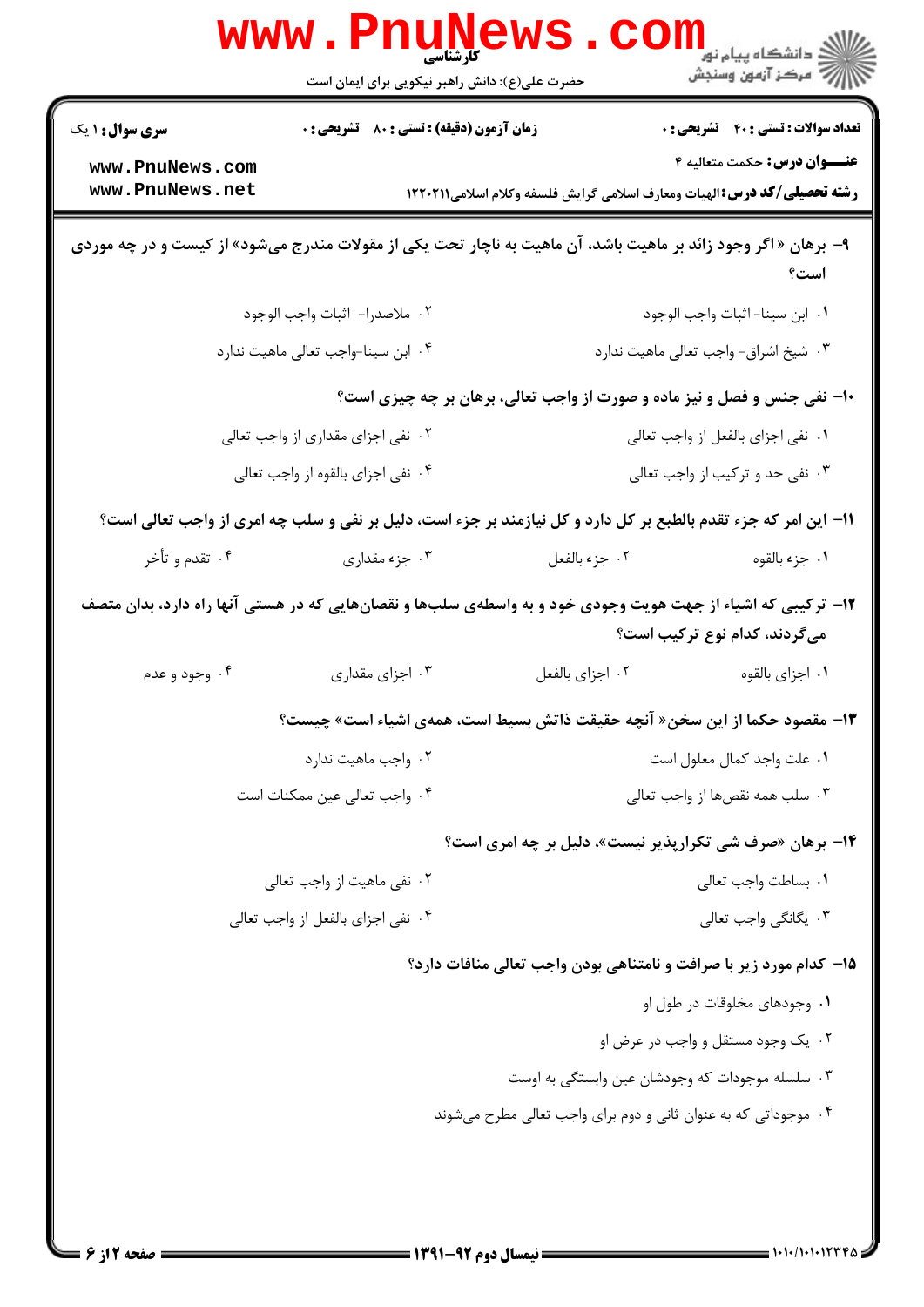|                                                                                                                 | www.Pnunew<br>حضرت علی(ع): دانش راهبر نیکویی برای ایمان است |               | الاد دانشگاه پيام نور<br>الاد دانشگاه پيام نور<br>الا                                                                                   |
|-----------------------------------------------------------------------------------------------------------------|-------------------------------------------------------------|---------------|-----------------------------------------------------------------------------------------------------------------------------------------|
| <b>سری سوال : ۱ یک</b>                                                                                          | <b>زمان آزمون (دقیقه) : تستی : 80 ٪ تشریحی : 0</b>          |               | <b>تعداد سوالات : تستی : 40 ٪ تشریحی : 0</b>                                                                                            |
| www.PnuNews.com<br>www.PnuNews.net                                                                              |                                                             |               | عنـــوان درس: حکمت متعالیه ۴<br><b>رشته تحصیلی/کد درس:</b> الهیات ومعارف اسلامی گرایش فلسفه وکلام اسلامی1۲۲۰۲۱۱                         |
|                                                                                                                 |                                                             |               | ۱۶- «در خارج دو ماهیت بسیط کاملا متباین که کنه ذاتشان برای ما ناشناخته است، تحقق دارد» اندیشه کیست و در چه<br>موردی آنرا مطرح کرده است؟ |
|                                                                                                                 |                                                             |               | ٠١ ابن كمونه- براى وجود دو واجب الوجود                                                                                                  |
|                                                                                                                 |                                                             |               | ۰۲ ابن سینا- برهان برای یگانگی واجب تعالی و نفی شریک از او                                                                              |
|                                                                                                                 |                                                             |               | ۰۳ ابن سينا- نفي دو واجب الوجود                                                                                                         |
|                                                                                                                 |                                                             |               | ۰۴ ابن کمونه- برای نفی ترکیب در واجب الوجود                                                                                             |
|                                                                                                                 |                                                             |               | ۱۷− کدام یک از مباحث فلسفی این مقدمه برهان را که «اجزای جهان طبیعت با یکدیگر در ارتباط اند» تائید می کند؟                               |
| ۰۴ تشکیک وجود                                                                                                   | ۰۳ بساطت وجود                                               | ۰۲ حرکت جوهری | ۰۱ جوهر و عرض                                                                                                                           |
| ۱۸- برهان « وجوب وجود بهواسطهی حمل بر افراد کثیر و متعدد، منقسم نمیگردد وگرنه معلول خواهد بود» را چه کسی و برای |                                                             |               | اثبات چه مطلبی ارائه کرده اند؟                                                                                                          |
|                                                                                                                 | ٢. فارابي- بساطت واجب تعالى                                 |               | ٠١ ابن سينا- بساطت واجب تعالى                                                                                                           |
|                                                                                                                 | ۰۴ فارابی- یگانگی واجب تعالی                                |               | ۰۳ ابن سینا- یگانگی واجب تعالی                                                                                                          |
|                                                                                                                 |                                                             |               | ۱۹– از منظر تحلیل عقلی برای موجود شدن یک فعل؛ ترتیب کدام گزینه صحیح است؟                                                                |
| ٢. اراده حق تعالى - ايجاب فعل - وجوب فعل - ايجاد فعل                                                            |                                                             |               | ٠١. ايجاب فعل -اراده حق تعالى- وجوب فعل - ايجاد فعل                                                                                     |
| ۰۴ اراده حق تعالى - وجوب فعل - ايجاب فعل - ايجاد فعل                                                            |                                                             |               | ۰۳ وجوب فعل - ايجاب فعل - اراده حق تعالى - ايجاد فعل                                                                                    |
|                                                                                                                 |                                                             |               | <b>۲۰</b> - برهان تمانع برای اثبات چه امری است؟                                                                                         |
|                                                                                                                 | ٢. توحيد واجب الوجود در ربوبيت                              |               | ٠١. واجب الوجود                                                                                                                         |
|                                                                                                                 | ۰۴ بساطت واجب الوجود و نفي ماهيت                            |               | ۰۳ یگانگی واجب الوجود و نفی شریک                                                                                                        |
|                                                                                                                 |                                                             |               | <b>۲۱</b> – کدام گزینه دربارهی صفات اضافی درست است؟                                                                                     |
|                                                                                                                 | ۰۲ همهی صفات اضافی به صفت علم باز می گردند.                 |               | ۰۱ همهی صفات اضافی به صفت قیمومیت باز میگردند                                                                                           |
|                                                                                                                 | ۰۴ صفات اضافی بر خدا حمل نمیشوند                            |               | ۰۳ همهی صفات اضافی به صفت قدرت باز میگردند                                                                                              |
|                                                                                                                 |                                                             |               | ۲۲- صفات قدرت و حیات به تر تیب چگونه صفاتی هستند؟                                                                                       |
|                                                                                                                 | ۰۲ حقیقی محض- حقیقی دارای اضافه                             |               | ۰۱ حقیقی- اضافی                                                                                                                         |
|                                                                                                                 | ۰۴ حقیقی دارای اضافه- حقیقی محض                             |               | ۰۳ اضافی- حقیقی محض                                                                                                                     |
|                                                                                                                 |                                                             |               |                                                                                                                                         |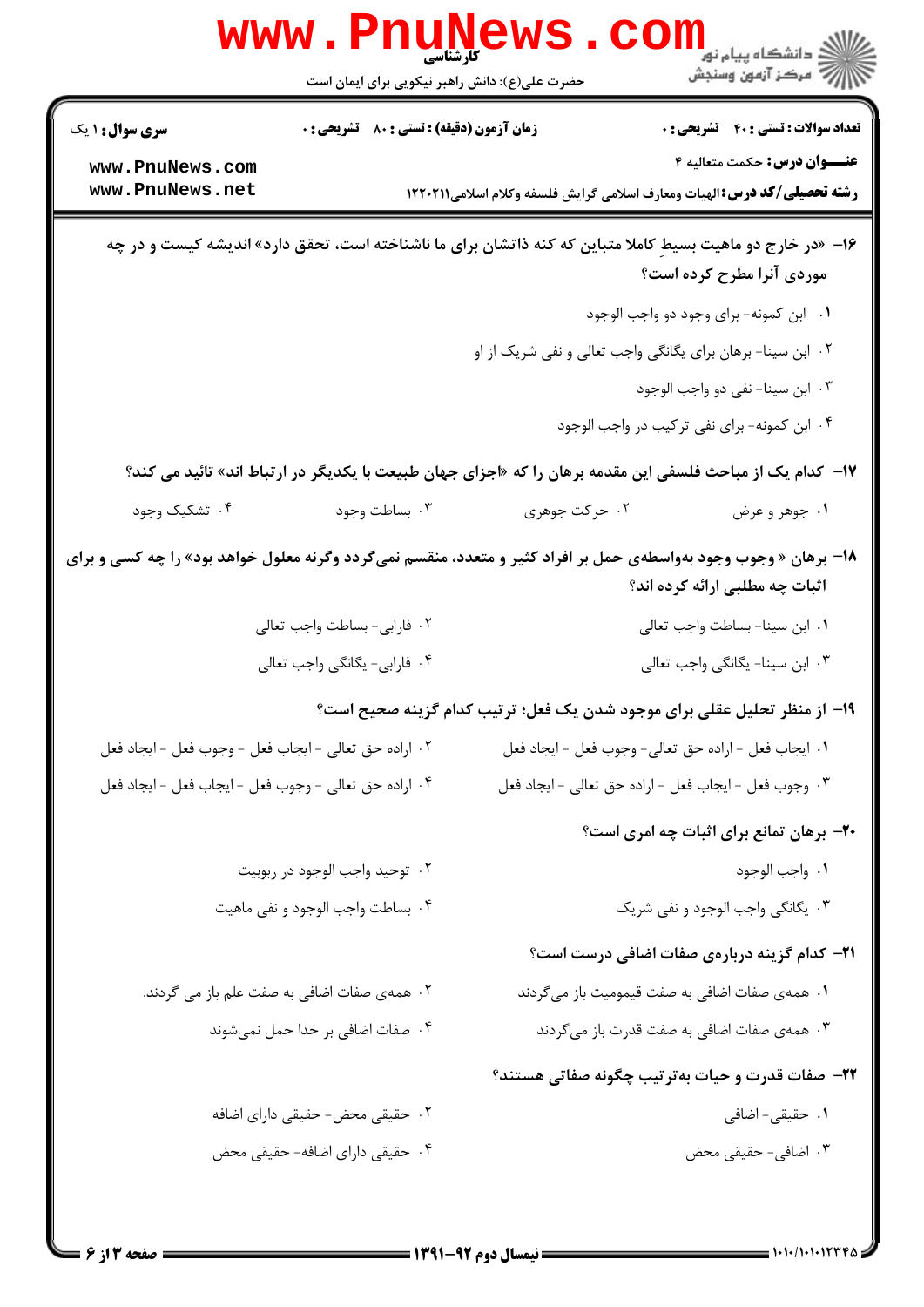|                                                                                                                                                               | www.Pnune<br>حضرت علی(ع): دانش راهبر نیکویی برای ایمان است                                                      |                                                                                 | <sup>ال</sup> اد دانشگاه پيام نور <mark>−<br/> ∭هرکز آزمون وسنجش</mark> |  |
|---------------------------------------------------------------------------------------------------------------------------------------------------------------|-----------------------------------------------------------------------------------------------------------------|---------------------------------------------------------------------------------|-------------------------------------------------------------------------|--|
| <b>سری سوال : ۱ یک</b>                                                                                                                                        | زمان آزمون (دقیقه) : تستی : 80 ٪ تشریحی : 0                                                                     |                                                                                 | <b>تعداد سوالات : تستی : 40 - تشریحی : 0</b>                            |  |
| www.PnuNews.com<br>www.PnuNews.net                                                                                                                            |                                                                                                                 | <b>رشته تحصیلی/گد درس:</b> الهیات ومعارف اسلامی گرایش فلسفه وکلام اسلامی۱۲۲۰۲۱۱ | <b>عنـــوان درس:</b> حکمت متعالیه ۴                                     |  |
|                                                                                                                                                               |                                                                                                                 | ۲۳- دربارهی رابطهی صفات و ذات واجب تعالی، کدام مورد منسوب به حکما است؟          |                                                                         |  |
| ۰۲ صفات اموری زائد بر ذات واجب تعالی است<br>٠١. صفات عين ذات واجب تعالى هستند                                                                                 |                                                                                                                 |                                                                                 |                                                                         |  |
|                                                                                                                                                               | ۰۴ صفات مفهوماً عين يكديگرند.<br>۰۳ صفات زائد بر ذات واجب تعالى و حادث هستند                                    |                                                                                 |                                                                         |  |
| ۲۴- هستی موجود امکانی اگر با نظر به خودش لحاظ شود خواهد بود و اگر با نظر به غیر خودش لحاظ شود، ایجاد از<br>ناحیهی غیر است و بر آن غیر، واژه ی  صدق خواهد کرد. |                                                                                                                 |                                                                                 |                                                                         |  |
| ۰۴ موجود- وجود                                                                                                                                                | ۰۳ وجود- موجود                                                                                                  | ۰۲ موجود - موجد                                                                 | ۰۱ وجود- موجد                                                           |  |
|                                                                                                                                                               | ۲۵– این اندیشه که «علم تفصیلی واجب تعالی همان عقول مجرد و مُثل الهی است که به نحو تفصیلی کمالات انواع را در خود |                                                                                 | دارد» منسوب به کیست؟                                                    |  |
| ۰۴ صوفیه                                                                                                                                                      | ۰۳ فوفوريوس                                                                                                     | ۰۲ افلاطون                                                                      | ۰۱ شیخ اشراق                                                            |  |
|                                                                                                                                                               | ۲۶- چه کسی معتقد است واجب تعالی به عقل اول که همان صادر اول است به واسطهی حضور آن نزد واجب، علم دارد؟           |                                                                                 |                                                                         |  |
| ۰۴ حکمای مشاء                                                                                                                                                 | ۰۳ فورفوريوس                                                                                                    | ۰۲ تالس ملطی                                                                    | ۰۱ افلاطون                                                              |  |
|                                                                                                                                                               |                                                                                                                 | ۲۷- کدام گزینهی زیر بیانگر نظر حکمای مشاء دربارهی علم الهی است؟                 |                                                                         |  |
|                                                                                                                                                               |                                                                                                                 |                                                                                 | ۰۱ علم واجب تعالى به صورت اتحاد با معلوم است                            |  |
|                                                                                                                                                               |                                                                                                                 | ۰۲ ذات واجب تعالی علم تفصیلی به معلول اول و علم اجمالی به موجودات پس از آن دارد |                                                                         |  |
|                                                                                                                                                               | ۰۳ واجب تعالی، علم تفصیلی به ذات خود دارد و همین علم تفصیلی به ذات، علم اجمالی به اشیاء پیش از ایجاد آنهاست     |                                                                                 |                                                                         |  |
|                                                                                                                                                               | ۰۴ واجب تعالی علم حضوری به ذات خود دارد و دارای علم تفصیلی حصولی به اشیاء پیش از ایجاد آنهاست                   |                                                                                 |                                                                         |  |
|                                                                                                                                                               | ۲۸– این نظریه که ماهیات به تبع اسماء و صفات الهی از یک ثبوت علمی برخوردارند منسوب به کیست؟                      |                                                                                 |                                                                         |  |
| ۰۴ شیخ اشراق                                                                                                                                                  | تالس $\cdot$ "                                                                                                  | ۰۲ صوفیه                                                                        | ۰۱ معتزله                                                               |  |
|                                                                                                                                                               |                                                                                                                 | 29- «جمع الجمع» و «هويت مطلقه» مربوط به كدام مرتبه از مراتب واجب تعالى است؟     |                                                                         |  |
|                                                                                                                                                               | ۰۲ مرتبهی اسماء و صفات                                                                                          |                                                                                 | ۰۱ مرتبهی ذات                                                           |  |
|                                                                                                                                                               | ۰۴ مرتبهي فيض اقدس                                                                                              |                                                                                 | ۰۳ مرتبهی وجود منبسط                                                    |  |
|                                                                                                                                                               | ۳۰- مرتبهی ثبوت خارجی ممکنات، کدام مرتبه از مراتب وجود واجب تعالی است و چه نامیده میشود؟                        |                                                                                 |                                                                         |  |
|                                                                                                                                                               | ۰۲ مرتبهی اسماء و صفات- واحدیت                                                                                  |                                                                                 | ۰۱ مرتبهی ذات- احدیت                                                    |  |
|                                                                                                                                                               | ۰۴ مرتبهى فيض مقدس- وجود منبسط                                                                                  |                                                                                 | ۰۳ مرتبهى فيض اقدس- اعيان ثابته                                         |  |
|                                                                                                                                                               |                                                                                                                 |                                                                                 |                                                                         |  |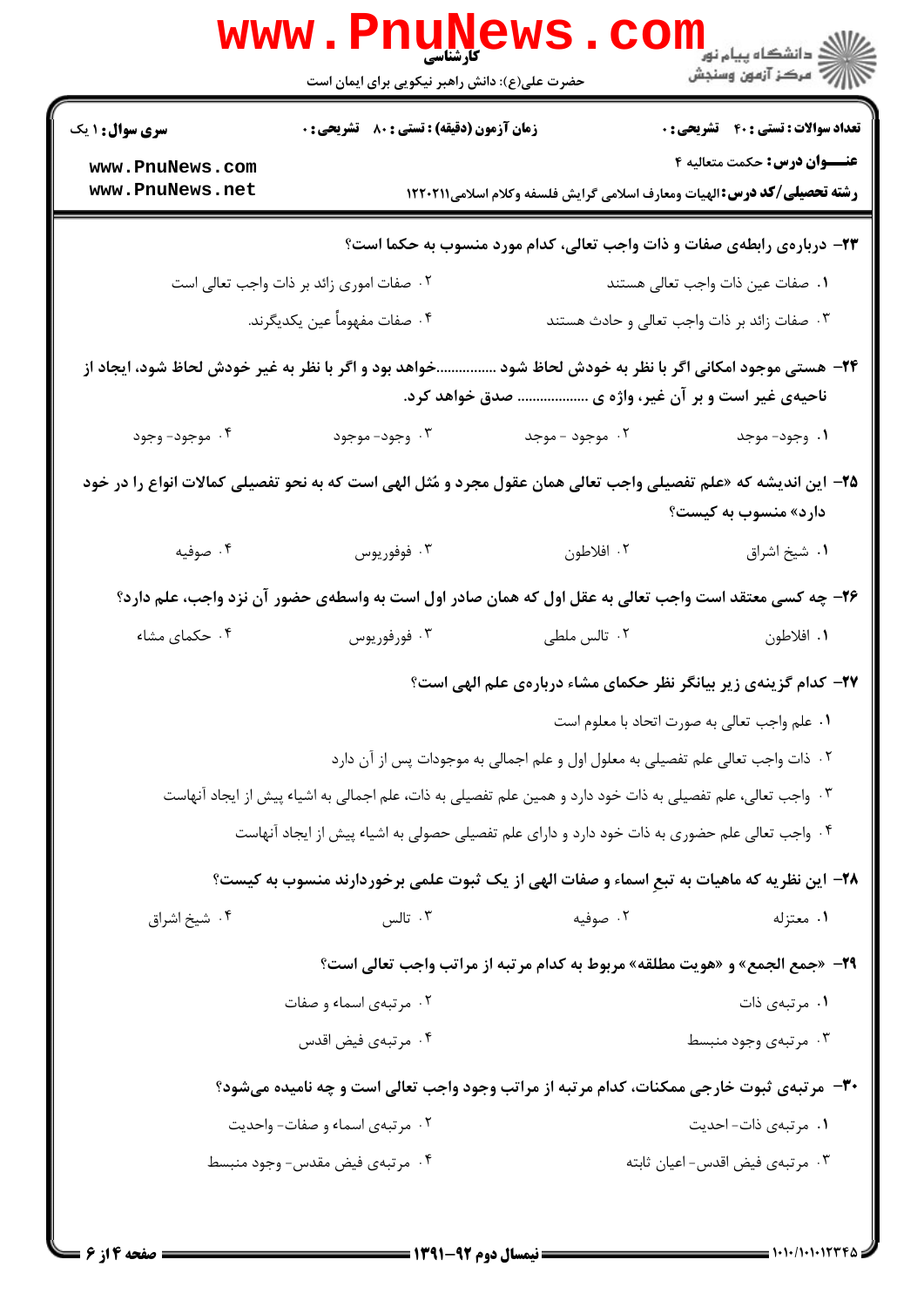|                                                                                                               | <b>www.PnuNewS</b><br>حضرت علی(ع): دانش راهبر نیکویی برای ایمان است |                                                                | ر دانشکاه پيام نور <mark>− ا</mark><br>ا <mark>ر</mark> = مرکز آزمون وسنجش                                                                         |
|---------------------------------------------------------------------------------------------------------------|---------------------------------------------------------------------|----------------------------------------------------------------|----------------------------------------------------------------------------------------------------------------------------------------------------|
| <b>سری سوال : ۱ یک</b>                                                                                        | <b>زمان آزمون (دقیقه) : تستی : 80 ٪ تشریحی : 0</b>                  |                                                                | <b>تعداد سوالات : تستی : 40 ٪ تشریحی : 0</b>                                                                                                       |
| www.PnuNews.com                                                                                               |                                                                     |                                                                | <b>عنـــوان درس:</b> حکمت متعالیه ۴                                                                                                                |
| www.PnuNews.net                                                                                               |                                                                     |                                                                | <b>رشته تحصیلی/کد درس: ا</b> لهیات ومعارف اسلامی گرایش فلسفه وکلام اسلامی1۲۲۰۲۱۱                                                                   |
|                                                                                                               |                                                                     |                                                                | ٣١- مشائيان كه معتقدند فاعليت واجب تعالى، فاعليت بالعنايه است، علم واجب تعالى به مخلوقات را از چه نوع مىدانند؟                                     |
|                                                                                                               | ۰۲ حصولی                                                            |                                                                | ۰۱ اجمالی                                                                                                                                          |
|                                                                                                               | ۰۴ تفصیل در عین اجمال                                               |                                                                | ۰۳ حضوری                                                                                                                                           |
|                                                                                                               |                                                                     |                                                                | ۳۲- قدرت بر چه فعلی اطلاق میشود؟                                                                                                                   |
|                                                                                                               |                                                                     |                                                                | ٠١ نسبت به هر فعلى                                                                                                                                 |
|                                                                                                               |                                                                     |                                                                | ۰۲ نسبت به هر فعلی که فاعلش از آن آگاه باشد                                                                                                        |
|                                                                                                               |                                                                     |                                                                | ۰۳ نسبت به مبدئیت فاعل برای هر فعل                                                                                                                 |
|                                                                                                               |                                                                     | ۰۴ فعلی که فاعل به آن علم دارد و او را به انجامش برانگیخته است |                                                                                                                                                    |
|                                                                                                               |                                                                     |                                                                | ۳۳- تقدم و تأخر و ترتب میان عوالم سه گانه وجود (عقل - مثال - ماده) بریکدیگر چگونه است؟                                                             |
| ۰۴ علی و ماهوی                                                                                                | ۰۳ علّی و زمانی                                                     | ۰۲ ماهوی و علی                                                 | ۰۱ وجودی و علی                                                                                                                                     |
| ۳۴– عقل از اصل تحقق فعل خداوند، مفهوم  و از اینکه وجود امکانی مأخوذ از غیر است، مفهوم  را انتزاع              |                                                                     |                                                                |                                                                                                                                                    |
|                                                                                                               |                                                                     |                                                                | می کند.                                                                                                                                            |
| ۰۴ وجود- ايجاد                                                                                                | ۰۳ ایجاد- وجود                                                      | ۰۲ ایجاب- وجود                                                 | ٠١. وجوب- ايجاب                                                                                                                                    |
|                                                                                                               |                                                                     |                                                                | ۳۵– در میان پنج قسم خیر و شرّی که ارسطو مطرح کرد، کدامیک تحقق خارجی دارد؟                                                                          |
|                                                                                                               |                                                                     |                                                                | ٠١ خير محض - شرّ محض                                                                                                                               |
|                                                                                                               |                                                                     |                                                                | ٢. خير محض- آنچه خيرش بر شرّش غلبه دارد                                                                                                            |
|                                                                                                               |                                                                     | ۰۳ آنچه خیرش بر شرّش غلبه دارد- آنچه خیرش با شرّش مساوی است    |                                                                                                                                                    |
|                                                                                                               |                                                                     |                                                                | ۰۴ آنچه خیرش بر شرّش غلبه دارد- شرّ محض                                                                                                            |
|                                                                                                               |                                                                     |                                                                | ۳۶- این اصل که «هر موجودی یا واجب بالذات است و یا غیر واجب بالذات، که در صورت دوم نسبتش به وجود و عدم یکسان<br><b>بود» چه امری را اثبات میکند؟</b> |
|                                                                                                               | ۰۲ فراگیر بودن قدرت واجب تعالی                                      |                                                                | ۰۱ نفی هر گونه استقلال برای وجودهای امکانی                                                                                                         |
|                                                                                                               | ۰۴ افعال اختیاری انسان معلول حق تعالی نمی باشد.                     |                                                                | ۰۳ نفي فرض قرب و بعد ميان علل                                                                                                                      |
| ۳۷– کدام گروه از متکلمان معتقدند افعال اختیاری انسان آفریدهی خود انسان بوده و واجب تعالی مدخلیتی در آن ندارد؟ |                                                                     |                                                                |                                                                                                                                                    |
| ۰۴ امامیه                                                                                                     | ۰۳ معتزله                                                           | ۰۲ اشاعره                                                      | ۰۱ کرامیّه                                                                                                                                         |
|                                                                                                               |                                                                     |                                                                |                                                                                                                                                    |